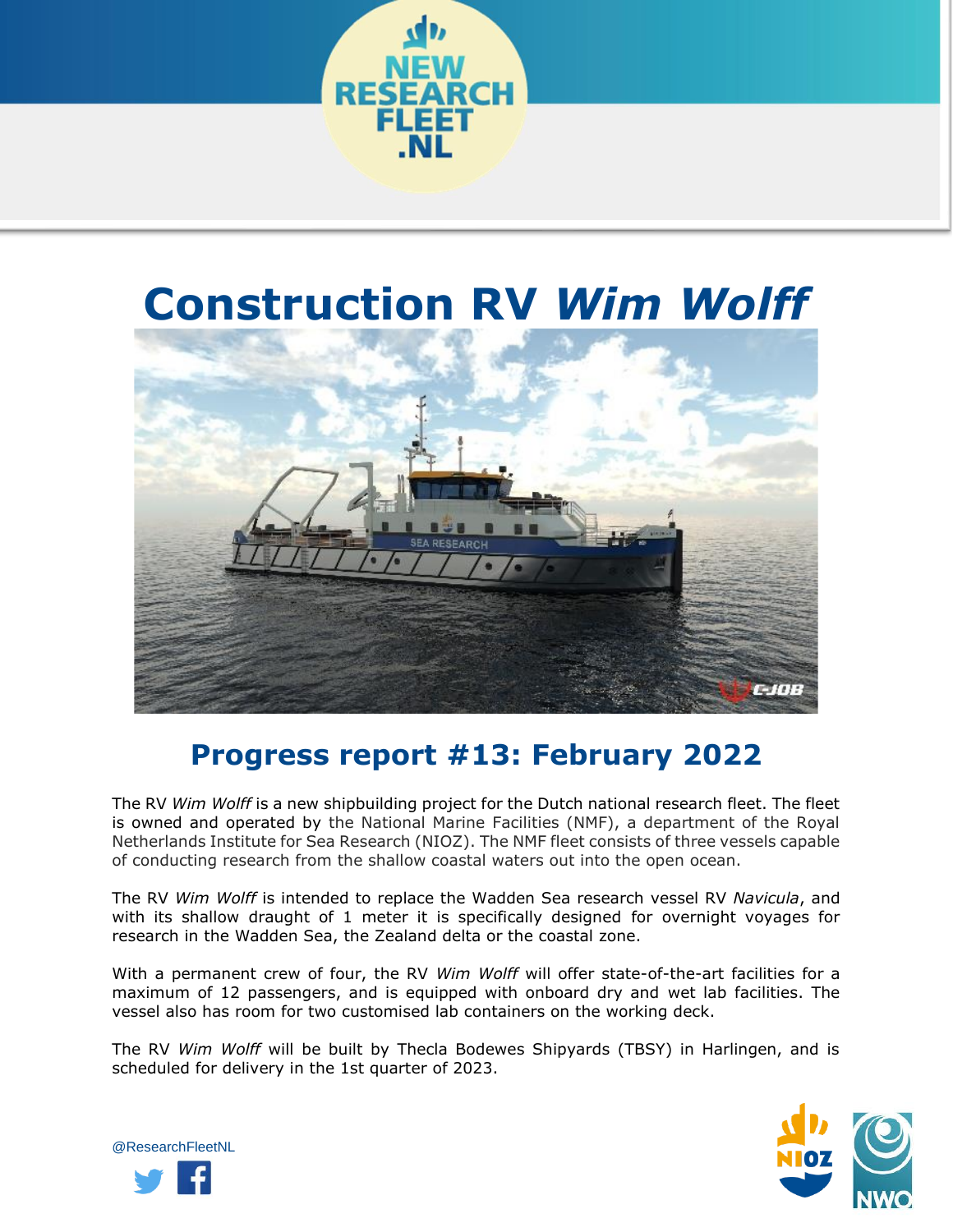

## **Hull construction**

The hull of the RV *Wim Wolff* is composed of several sections. These 'building blocks' are being constructed by three builders at different locations, and they will be joined together at a central location in Harlingen when complete.



*Current state of affairs in late February. The RV Wim Wolff's hull sections, with the completed sections shown in dark green and the sections still under construction in light green. ©FH*

Nine of the 20 sections have been completed so far. All of the sections will be transported to N. Dijkstra in Harlingen for final assembly.

The sections will be joined together in two phases. During the first phase, the bottom sections (labelled '300' sections) will be joined to the top sections (the '400' sections) to form a ring structure.

These rings will then be welded together before the 200 sections are installed on top. The last section will be number 270, which contains the wheelhouse.

The first ring sections are already starting to take shape at N. Dijkstra in Harlingen.



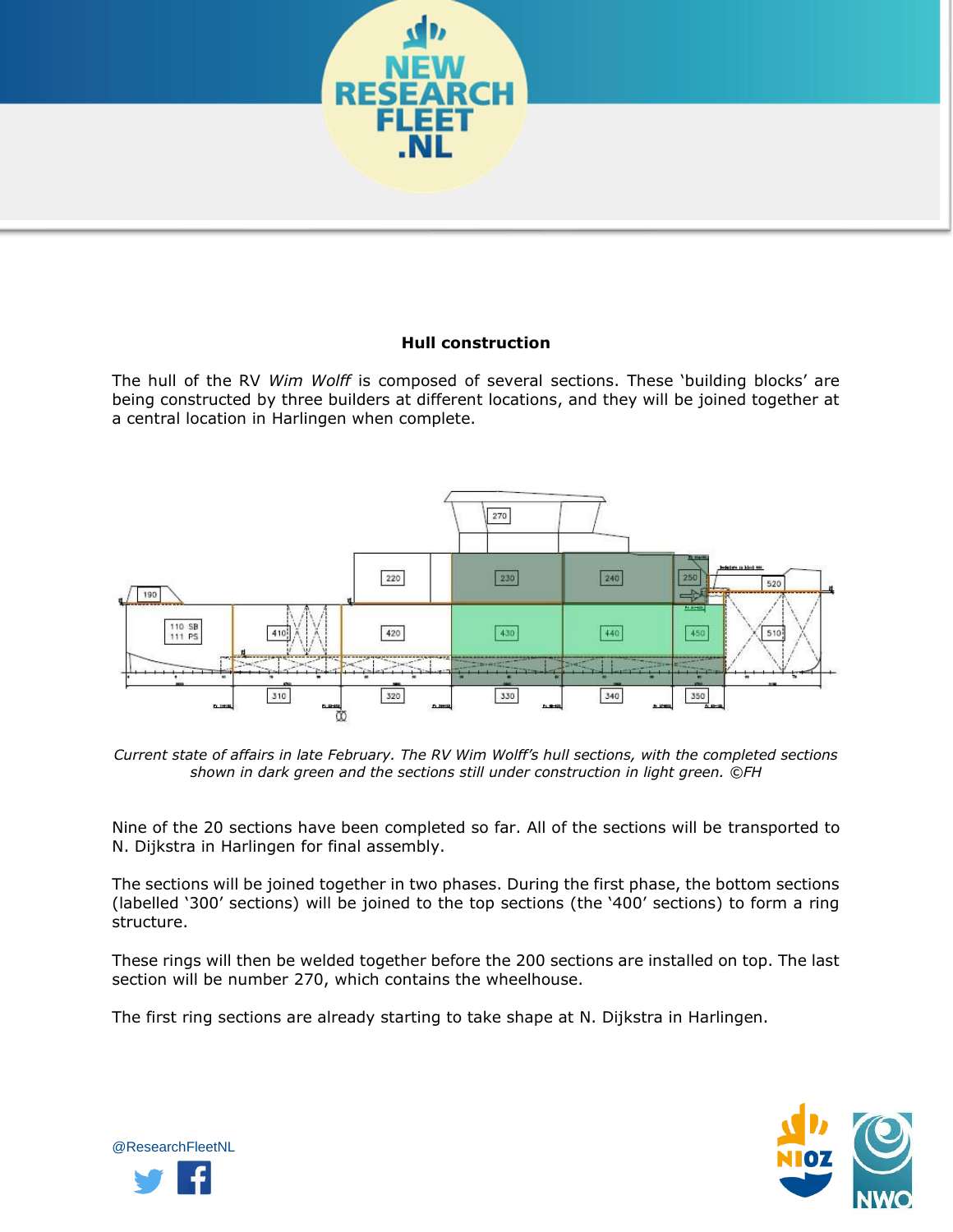



*Construction of the first ring sections. Two bottom sections (330 and 340) have already been positioned for welders to join together. Work has also begun on assembling the ring by adding sections 430 and 440. ©PB*

Workers have begun assembling bottom sections 330, 340 and 350 into ring sections, and bottom sections 330 and 340 are being welded together in the assembly hall.

Welding the sections together is precision work. Small strips are used to align and connect the sections for welding. Once the sections have been joined together, the strips will be removed and the hull will be ground smooth.

The midships sections of the hull will be assembled next month.



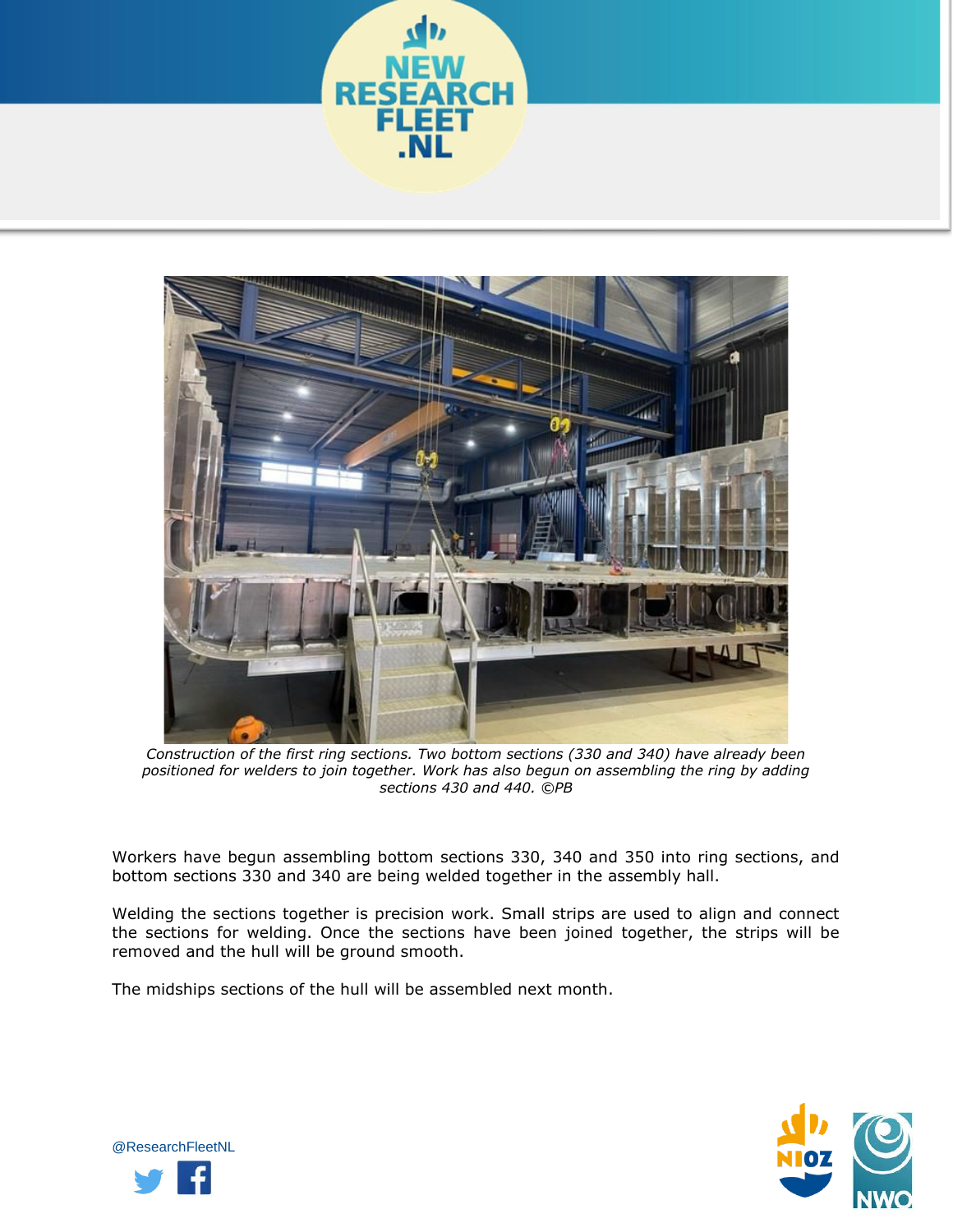



*Temporary strips on the exterior of the hull used to align and connect the individual sections. ©PB*



*The alignment of sections 330 and 340 at N. Dijkstra in Harlingen. Parts of sections 430 and 440 are already visible. ©PB*